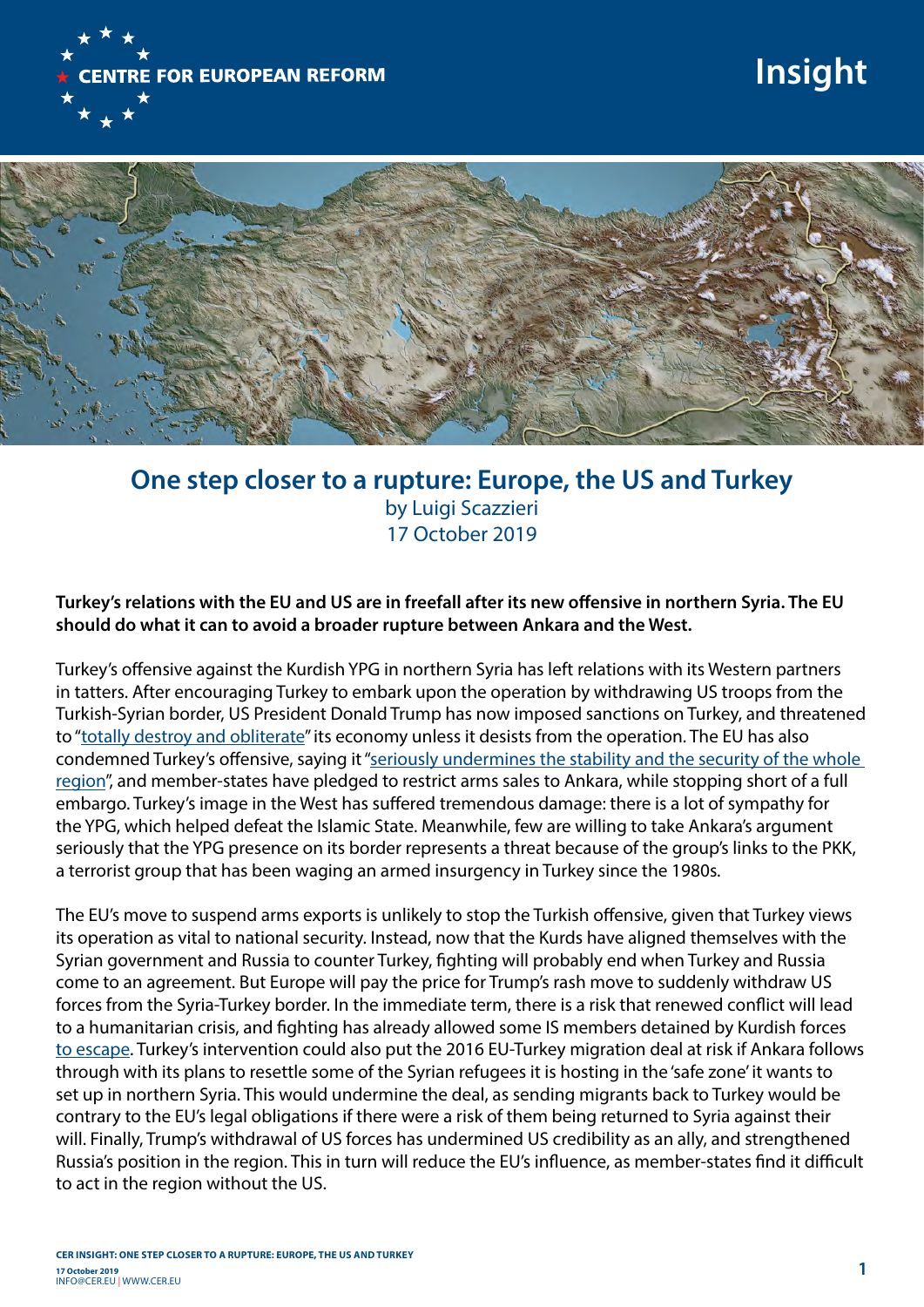

More broadly, Trump's erratic decisions, first appearing to condone Turkey's operation and then imposing sanctions in response to it, may lead to a rupture in US-Turkey relations which would be profoundly damaging for the EU. Even if Turkish President Recep Tayyip Erdoğan and Trump manage to strike an agreement on Syria, this would not make the numerous other issues between Turkey and the US disappear. Relations between Ankara and Washington were deeply damaged by the American strategy of fighting the Islamic State in Syria, which was based on supporting the YPG. This support infuriated Ankara, leading it to shift its strategy in Syria and begin extensive co-operation with Russia. Moreover, most Turks think the US was too slow to condemn the attempted Turkish coup in 2016, and are convinced that Washington would not have minded had the plotters succeeded. Meanwhile, Turkey's purchase of the S-400 surface-to-air missile system from Russia has been a major bone of contention with the US, and the clearest symbol of Ankara's pivot to Moscow. Washington has suspended Turkey from participation in the F-35 fighter jet programme, arguing that the S-400 system is incompatible with NATO hardware and that the presence of a Russian radar system in Turkey would allow Moscow to capture intelligence about the new F-35 aircraft. The recent indictment by New York prosecutors against Turkey's state owned Halkbank, accused of violating US sanctions on Iran, will also raise tensions.

Many in Washington no longer see Turkey as a real ally. In response to the deteriorating ties with Ankara, Congress has looked to increase co-operation with other partners in the region, in particular pushing for the US to align with Cyprus, Israel and Egypt in exploiting gas discoveries in the Eastern Mediterranean. Congress will push Trump to take a tougher stance towards Turkey. Even if Trump and Erdoğan strike a deal on Syria, the S-400 will remain a source of friction. The 2017 Countering America's Adversaries Through Sanctions Act (CAATSA) requires the US president to impose sanctions ranging from mild to severe on countries that purchase Russian equipment. Trump has delayed imposing these penalties, but he will not be able to do so forever. There is a strong bipartisan consensus on enforcing CAATSA, not only to send a signal to Turkey but also to reduce the risk that other US allies acquire Russian weapons systems.

Tensions between Washington and Ankara have created a poisonous and confrontational atmosphere that could disrupt NATO from within, putting European security at risk. The EU's own moves to sanction Turkey are likely to further exacerbate tensions and fuel Turkey's realignment towards Russia. Turkey will argue that the EU is hypocritically singling it out, and that many member-states are still selling weapons to Saudi Arabia despite its long and brutal war in Yemen. Western sanctions are likely to strengthen anti-Western sentiment in Turkey. And if Turkey is no longer able to buy European or American kit, it will turn to Russian equipment that is unlikely to be fully compatible with NATO standards. Turkey's alignment with Russia would create problems for the EU, undermining its foreign policy across the Balkans and the Middle East. It could also diminish NATO's reach and ability to operate in the Black Sea, the Eastern Mediterranean and the Middle East.

With the rift between the US and Turkey deepening, Europe should try to forestall a strategic rupture between Turkey and the West. Of course, Turkey is reliant on the EU, as the Union is Turkey's largest export market, and its alignment with EU rules and its customs union with the EU has made foreign companies more willing to invest and contribute to the country's rapid economic growth. But these links might not prevent relations from getting worse. Aside from tensions over Syria, EU-Turkey relations have nosedived as a result of Turkey's oil and gas exploration efforts in waters the EU considers part of Cyprus' Exclusive Economic Zone. The EU is set to sanction Turkey for this, targeting individuals and entities involved. Even if Turkey halts its Syria operation it will be difficult for the EU and Turkey to avoid further tensions.